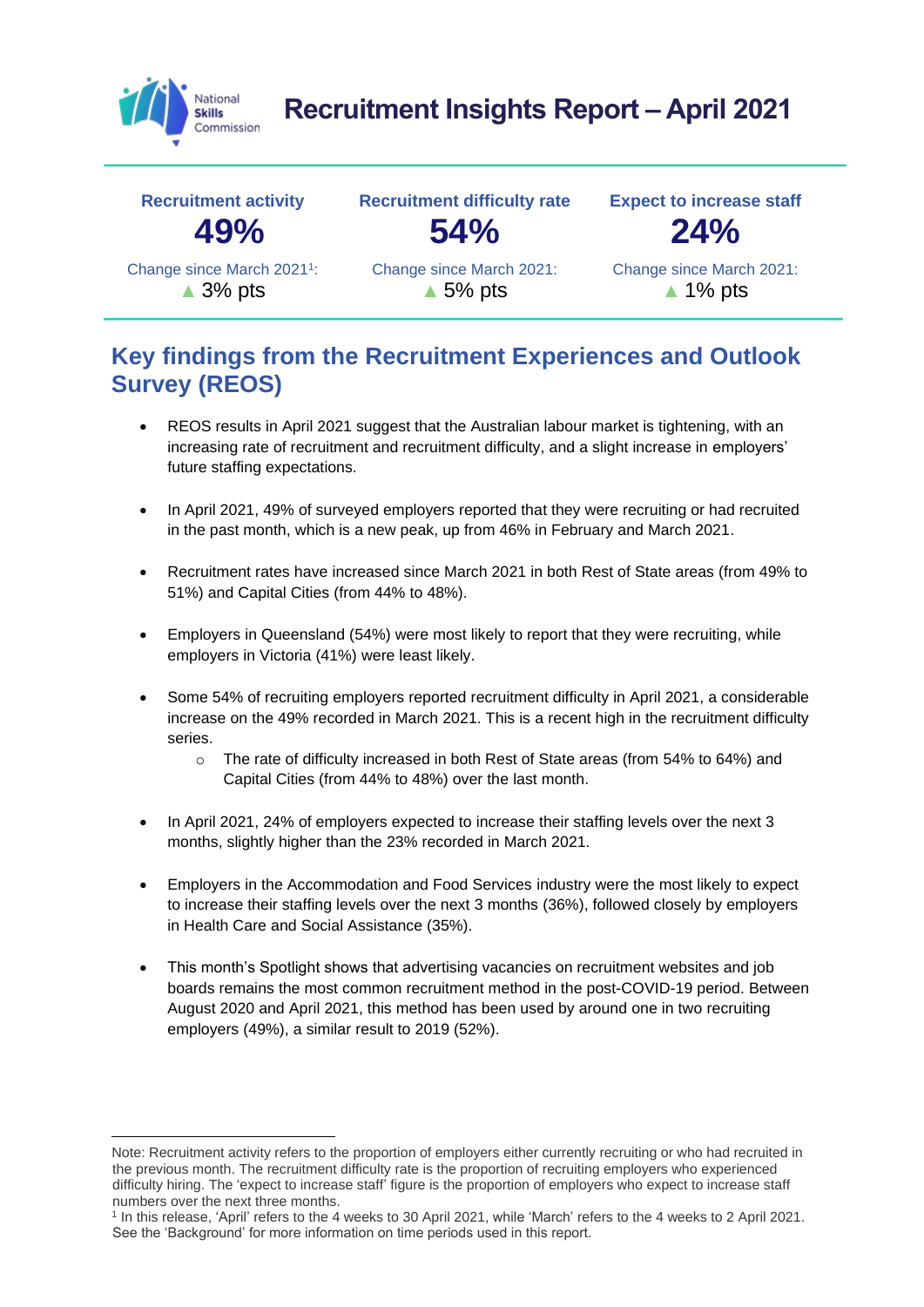### **Recruitment activity**

- In April 2021, around half (49%) of employers surveyed reported that they were recruiting or had recruited in the past month, which is a new peak, up from 46% in the previous two months.
- Recruitment rates increased in both Rest of State areas (from 49% to 51%) and Capital Cities (from 44% to 48%) since March 2021.
- Employers in Queensland were most likely to report that they were recruiting or had recruited in the past month (54%), followed by Tasmania (52%). Employers in Victoria (41%) and South Australia (45%) were the least likely to have recruited.
- The proportion of medium to large businesses (20 or more employees) recruiting had increased by 10 percentage points over the month, to stand at 80%. The recruitment rate for small business (5 to 19 employees) remained relatively steady over the month.
- Employers in the Accommodation and Food Services industry were the most likely to recruit (66%), followed by Health Care and Social Assistance (61%). Both these industries recorded increases in their recruitment rate since March 2021.



**Recruitment rate by selected<sup>2</sup> industry** *Proportion of employers who are recruiting by industry*



<sup>&</sup>lt;sup>2</sup> Some industries are not reportable due to small sample sizes. The Professional, Scientific and Technical Services industry has been excluded for this reason, despite having been included in previous reports.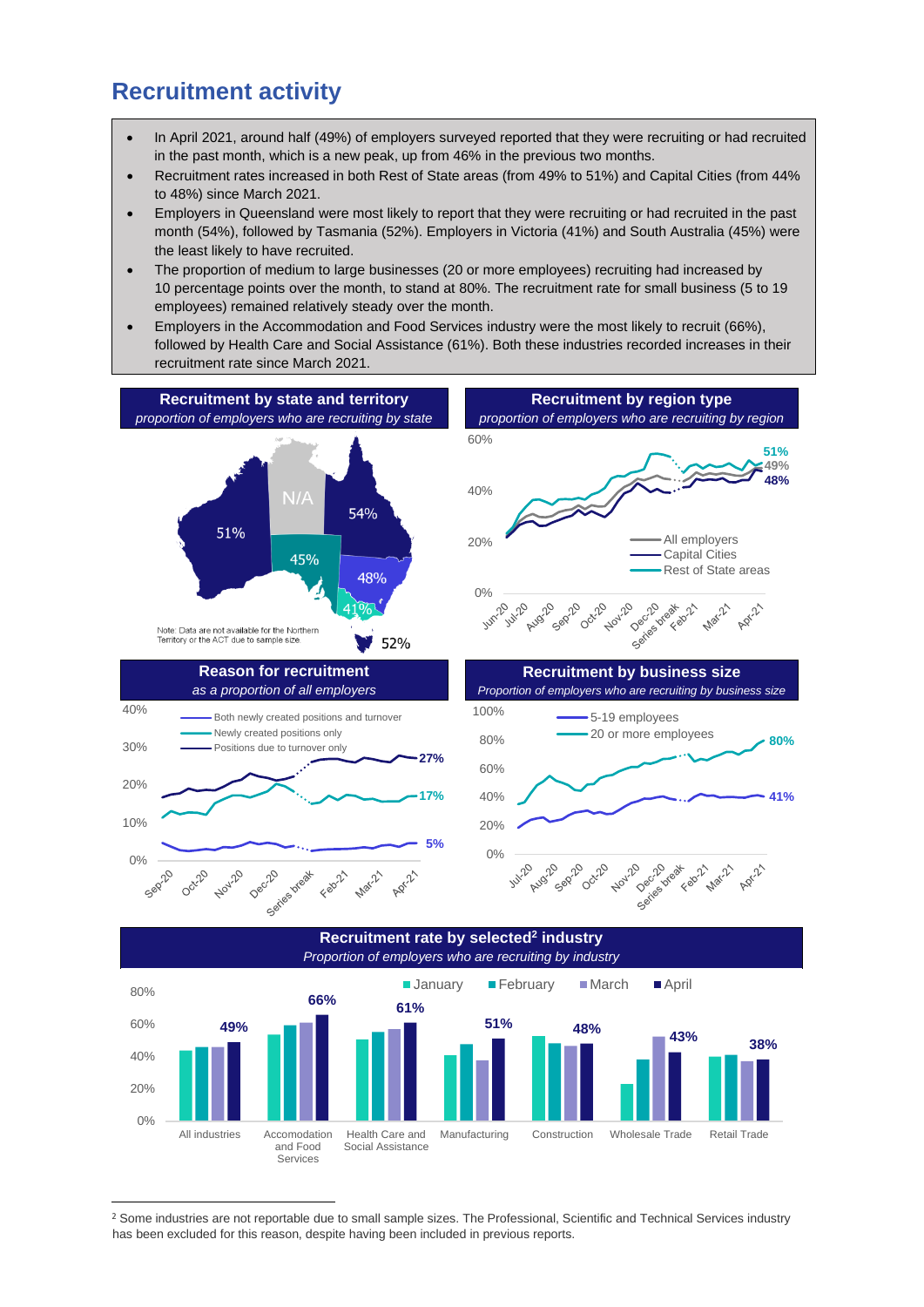# **Recruitment difficulty rate**

- In April 2021, the proportion of recruiting employers experiencing recruitment difficulty (54%) increased from March 2021 (49%). This is the highest recorded proportion since the REOS recruitment difficulty series began in September 2020.
- Over the month, the rate of difficulty increased in both Rest of State areas (from 54% to 64%) and Capital Cities (from 44% to 48%).
- Some 58% of recruiting businesses with 5 to 19 employees reported recruitment difficulty in April 2021, up from 49% in March 2021. The rate of difficulty for recruiting businesses with 20 employees or more stood at 47%, slightly lower than the level recorded in March 2021 (49%).
- The rate of recruitment difficulty has risen for both higher skilled and lower skilled<sup>3</sup> occupations since March 2021. Higher skilled occupations remain considerably more difficult to recruit for compared with lower skilled occupations (62% and 48%, respectively).
- A lack of suitable applicants is the most common reason for recruitment difficulty.



<sup>&</sup>lt;sup>3</sup> In this report, lower skilled refers to occupations with an ANZSCO Skill Level of 4 or 5, while higher skilled refers to ANZSCO Skill Levels 1, 2 or 3.

<sup>4</sup> Blue collar occupations include Technicians and Trades Workers, Machinery Operators and Drivers, and Labourers. White collar occupations include Managers, Professionals, Community and Personal Service Workers, Clerical and Administrative Workers, and Sales Workers. Note: Data by 'collared' occupation and reasons for recruitment difficulty are not published in the REOS weekly data file releases but are available upon request.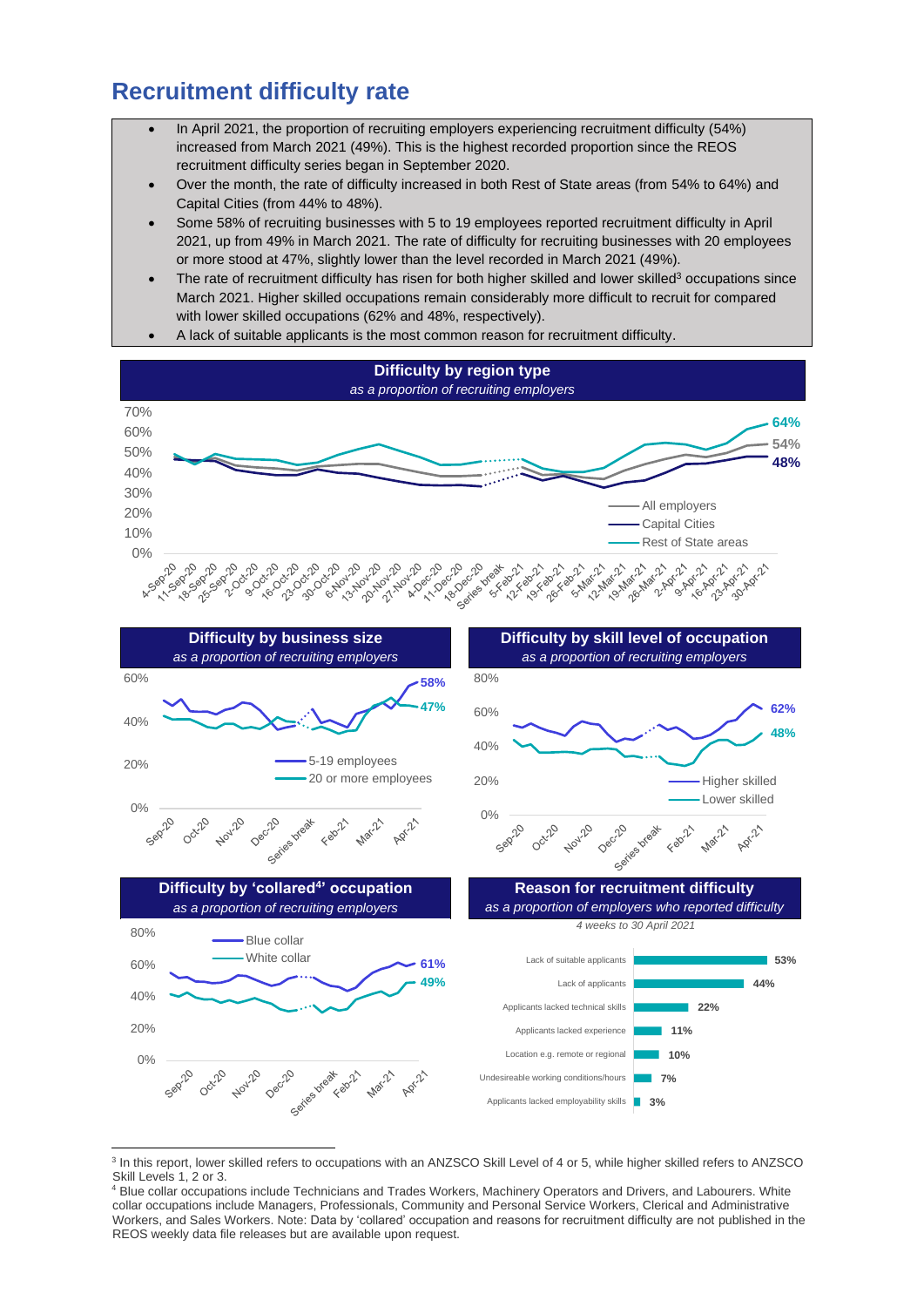# **Staffing outlook**

- In April 2021, 24% of employers expected to increase their staffing levels over the next 3 months, slightly higher than the 23% recorded in March 2021.
- Employers in Western Australia were the most likely to expect to increase their staffing levels over the next 3 months (28%). Employers in Victoria, South Australia, and Queensland (all 20%) were the least likely.
- Over the past month expectations to increase staffing levels in Rest of State areas fell, while for Capital Cities they rose, to both stand at 24% in April 2021.
- For businesses with 20 or more employees, expectations to increase staffing levels increased to a peak of 39% in April 2021, while for businesses with 5 to 19 employees the proportion expecting to increase staff numbers stood at 20%, relatively unchanged from March 2021 (20%) and February 2021 (19%).
- Employers in the Accommodation and Food Services (36%) and Health Care and Social Assistance (35%) industries were the most likely to expect to increase their staffing levels over the next 3 months, while employers in the Retail Trade industry (13%) were the least likely.



and Food Services Social Assistance

**3% 4% 2% 0%**

Manufacturing Wholesale Trade Construction Retail Trade

**0%**

**2% 3%**

All industries Accommodation Health Care and

0% 5% 10%

<sup>5</sup> Some industries are not reportable due to small sample sizes. The Professional, Scientific and Technical Services industry has been excluded for this reason, despite having been included in previous reports.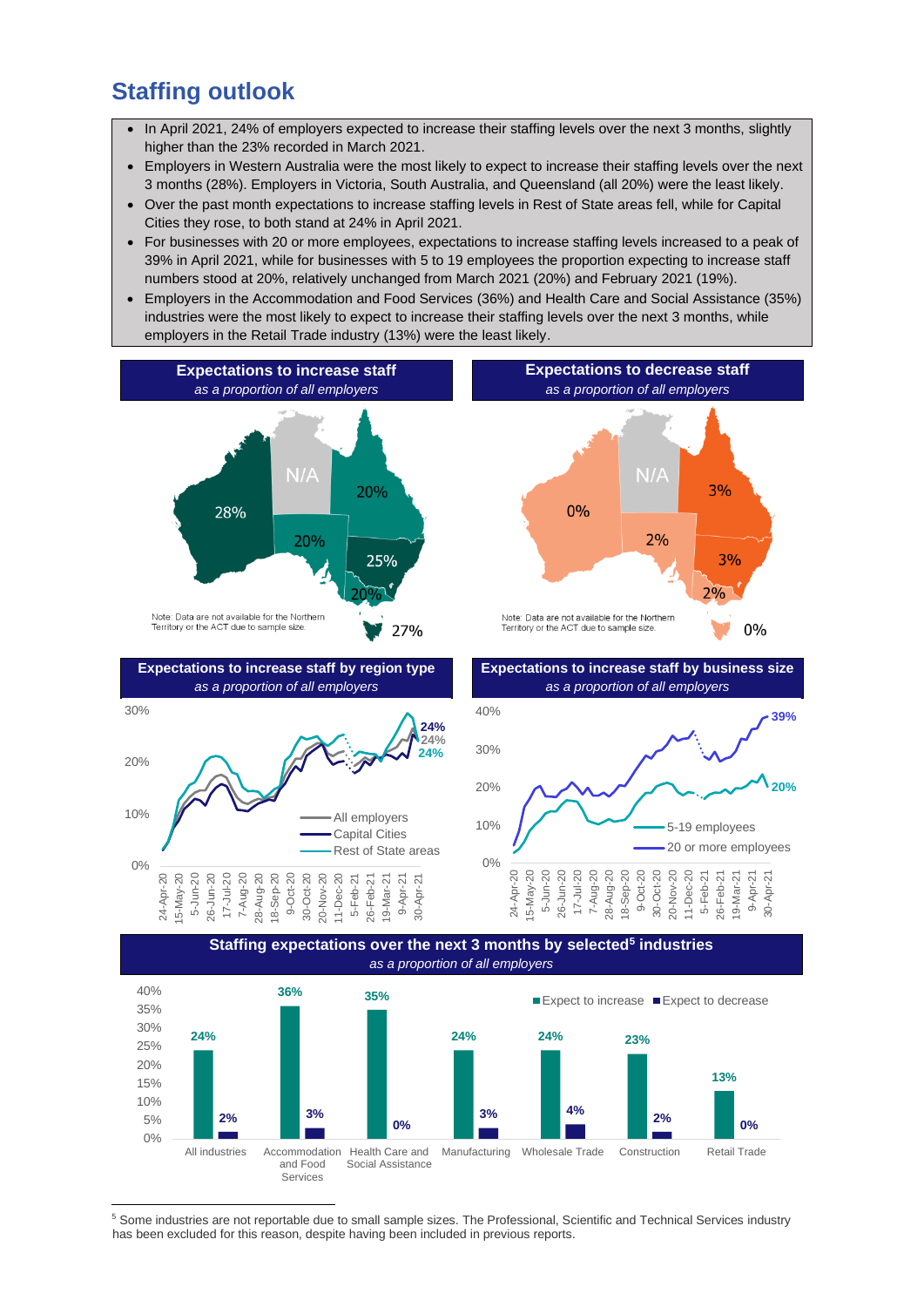# **Spotlight – Recruitment methods**

This month's Spotlight features data collected as part of the REOS on recruitment methods used by employers and compares this to 2019.<sup>6</sup> Data on recruitment methods can be used to help job seekers to better target their job search efforts.

#### Advertising on recruitment websites and job boards remains the most common

#### method of recruitment

The recruitment methods used by employers in 2020-21 to date<sup>7</sup> are largely similar to those used prepandemic (2019<sup>8</sup>). Advertising vacancies on recruitment websites and job boards remains by far the most common method of attracting applicants, used by around one in two employers both in 2020-21 to date (49%) and 2019 (52%).

Recruiting staff through word of mouth remained the second most common method of recruitment, used by around a third of recruiting employers in both 2019 and 2020-21 to date. This method includes asking existing employees, friends or family members if they know anyone who would be interested in the position, and also includes approaching potential applicants directly.

While usage of the above two methods remained similar over the reported time periods, there were changes in the use of other methods which are continuations of longer-term trends.<sup>9</sup> The use of social media<sup>10</sup> has continued to rise, from 14% in 2019 to 22% in 2020-21 to date. On the other hand, the usage of newspapers for recruitment has continued to fall, from 8% to 4% over the same period.



Note: Employers could select with multiple methods

2019 data is from the *Survey of Employers' Recruitment Experiences*

2020-21 to date is based on data collected from 10 August 2020 to 30 April 2021.

<sup>&</sup>lt;sup>6</sup> Results on recruitment methods reflect how employers advertise and do not take into account the role that other parties (such as recruitment agencies or job aggregating websites) may have played in promoting the vacancy.

<sup>7</sup> Data on recruitment methods has been collected on the *Recruitment Experiences and Outlook Survey* since August 2020 (this data was not collected from April 2020 to August 2020, as the survey was focussing on the impacts of COVID-19 on businesses during that period).

<sup>8</sup> Data from 2019 are from the *Survey of Employers' Recruitment Experiences* previously run by the Department.

<sup>&</sup>lt;sup>9</sup> For more information on recruitment methods, see the reports based on the Survey of Employers' Recruitment Experiences on the [Labour Market Information Portal.](https://lmip.gov.au/default.aspx?LMIP/GainInsights/EmployersRecruitmentInsights)

<sup>&</sup>lt;sup>10</sup> Previous Departmental research has shown that recruitment through social media is often through Facebook job groups.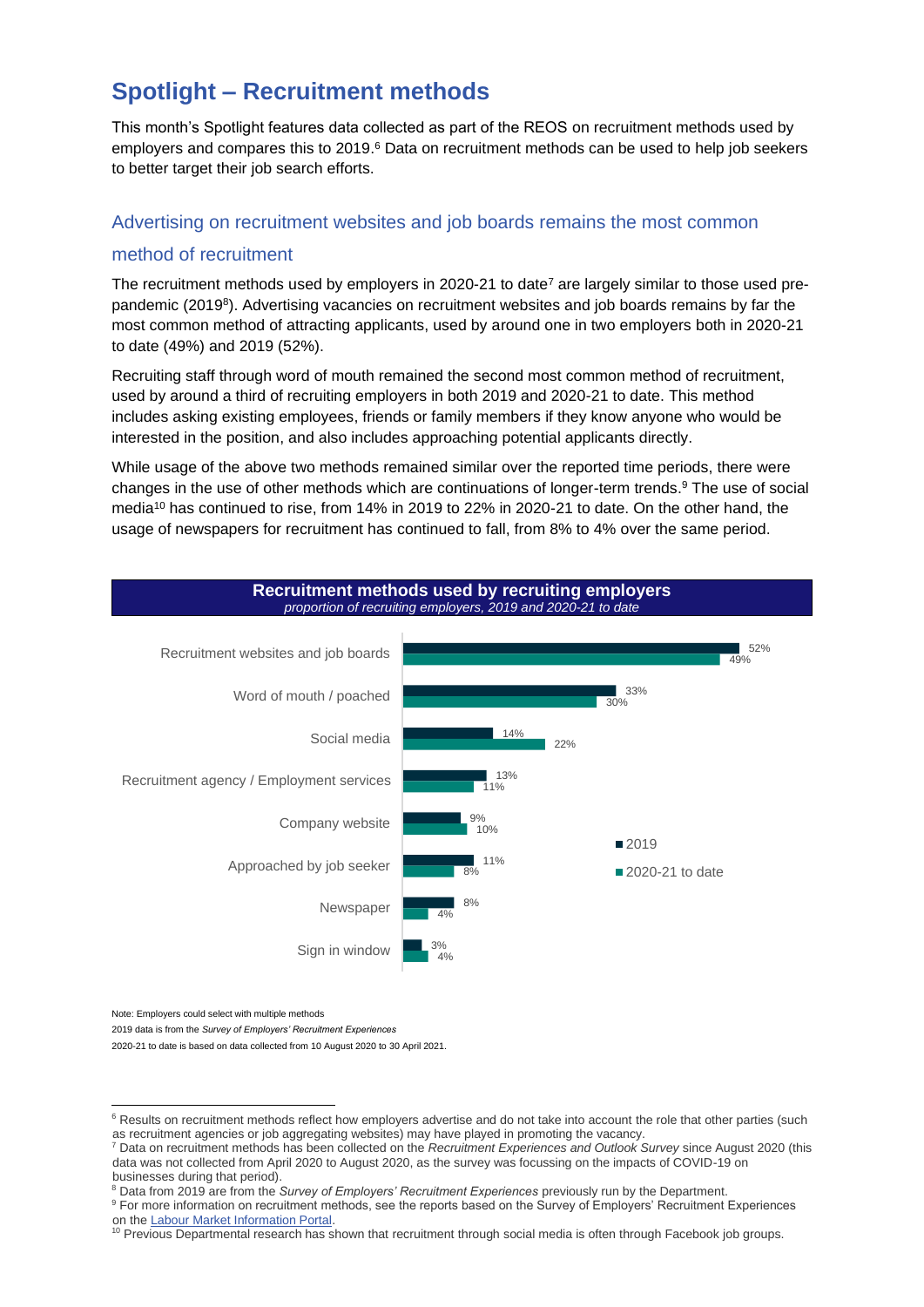#### Recruitment methods vary by occupation skill level<sup>11</sup>

The use of recruitment methods varies by the skill level of the occupation being recruited for. For Skill Levels 1, 2, 3 and 4, advertising on recruitment websites and jobs boards is by far the most common method, used by at least half of employers recruiting for these types of occupations. For Skill Level 5 occupations, however, usage of recruitment websites and job boards is far lower (33%), with employers just as likely to use word of mouth (33%).

Word of mouth was also commonly used (although less so than recruitment websites and job boards) in recruitment for Skill Level 4 (30%) and Skill Level 3 (32%) occupations. It was less common for Skill Level 1 & 2 occupations (23%).

Recruitment through social media was most common for Skill Level 3 occupations (28%)<sup>12</sup>, and was least common for Skill Level 1 & 2 occupations (13%).

Employers recruiting for Skill Level 5 occupations were more likely to use company websites (15%), consider job seekers who directly approached the business (13%) and put a sign up in the business' window (10%) compared with employers recruiting for Skill Level 1-4 occupations.



#### There are also differences in the methods used between cities and regional areas<sup>13</sup>

Employers in Major Cities differ notably in their recruitment methods usage compared with employers in regional and remote areas. More than half (54%) advertise their vacancies on recruitment websites and job boards, while a far lower proportion use word of mouth (27%) and social media (15%).

In regional and remote areas, advertising on recruitment sites and job boards is still the most common method, however social media and word of mouth play a more prominent role than in Major Cities. In

<sup>&</sup>lt;sup>11</sup> Occupation Skill Levels are as defined by the Australian and New Zealand Standard Classification of Occupations (ANZSCO). Skill Level 1 and 2 occupations generally require a diploma, advanced diploma, Bachelor degree or higher education. Skill Level 3 occupations generally require a Certificate III or IV. Skill Level 4 occupations generally require a Certificate II or III. Skill Level 5 occupations generally have no post-school qualification requirements.

<sup>&</sup>lt;sup>12</sup> At Skill Level 3, the use of social media is particularly high for Community and Personal Service Workers (40%).

<sup>&</sup>lt;sup>13</sup> The classification used in this section is based on the Accessibility and Remoteness Index of Australia (ARIA+), which divides Australia into 5 'Remoteness Areas': Major Cities of Australia, Inner Regional Australia, Outer Regional Australia, Remote Australia and Very Remote Australia. In this analysis, Remote Australia and Very Remote Australia have been combined into one category due to small sample sizes.